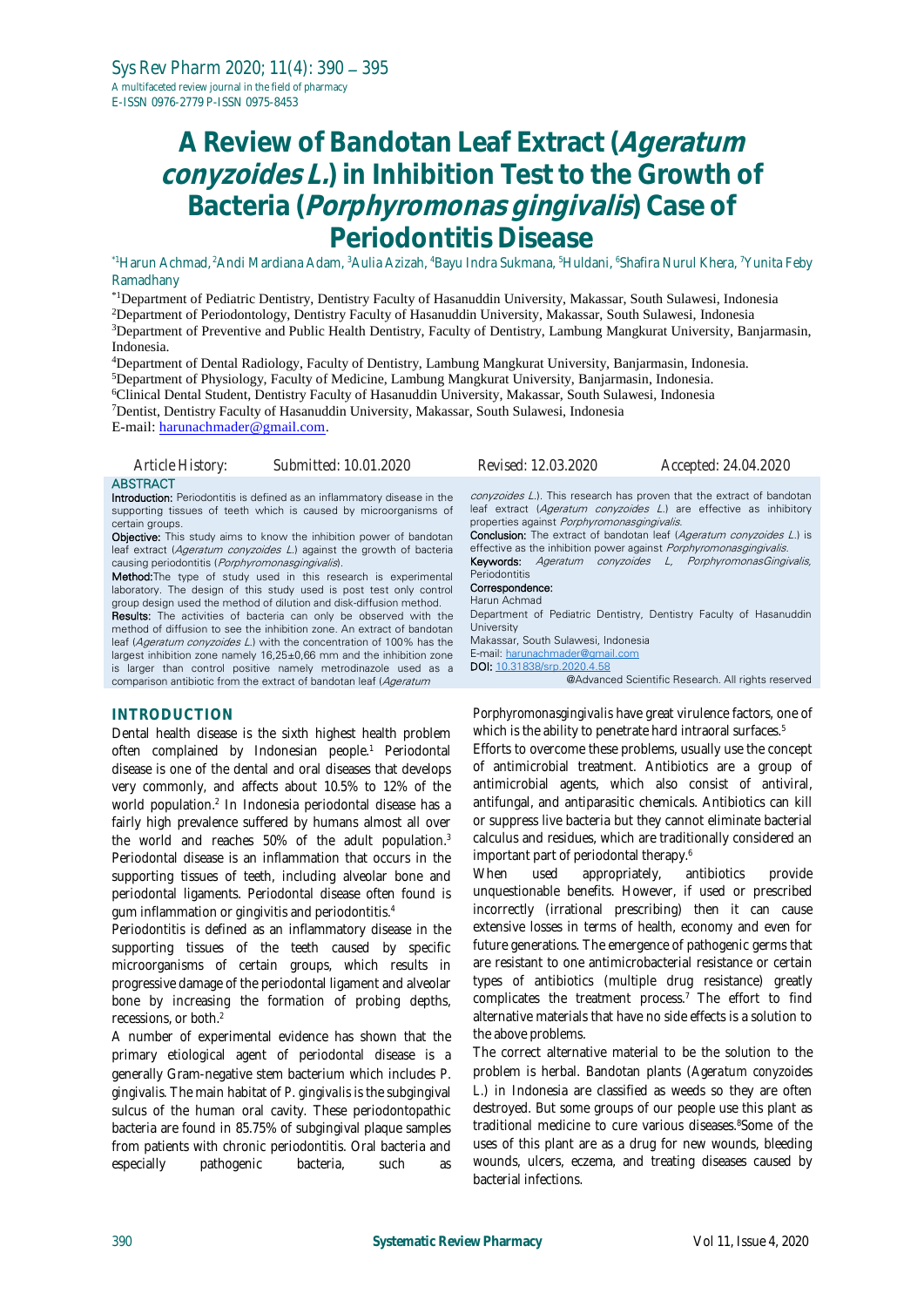Bandotan leaves and flowers (*Ageratum conyzoides L*.) contain saponins, flavonoids, polyphenols, and essential oils. Phenol compounds are generally known as disinfectants used to kill pathogenic microorganisms. Polyphenol compounds have been shown to have antibacterial activity.<sup>9</sup>Phytochemical analysis of Ageratum conyzoides L. which has been done by Amadi et al shows that the main compounds in Ageratum conyzoides L. plants, namely alkaloids and flavonoids, accumulate on the leaves..<sup>10</sup>

The usefulness and efficacy that can be obtained from this plant is very much, but so far there is still little research on Bandotan plants. Therefore this study aims to know the inhibitory test on the extract of bandotan plant (*Ageratum conyzoides L*.) on the growth of bacteria that cause periodontitis (*Porphyromonasgingivalis*).

## **MATERIALS AND METHOD**

This type of research used in this study is an experimental laboratory research. The research design used is post test only control group design using the dilution method and disk-diffusion method. This research was conducted at the Organic Chemistry Laboratory, Chemical Engineering Department, Ujung Pandang State Polytechnic and the Microbiology Laboratory, Faculty of Medicine, Hasanuddin University. The study was conducted in March 2020.

There are three variables in this study, the independent variables are the leaves of the bandotan plant (*Ageratum Conyzoides L*.) starting from a concentration of 15%, 25%, 50%, 75%, 100%. and the dependent variable was the Minimum Inhibitory Concentration (MIC) and the inhibition zone of bacterial growth of *Porphyromonasgingivalis.* Control variables were time,

culture medium, and temperature. The research sample was *Porphyromonasgingivalis* bacteria that have been bred and the leaves of bandotan plant (*Ageratum Conyzoides L*.) that have been extracted by maceration method.

Antibacterial activity testing was done by disk-diffusion method or Kirby-Bauer diffusion method using discs. On the media which was dense then spread the bacteria as much as 0.02 mL, which has been adjusted to the 0.5 McFarland standards evenly using a spreader bar. The first MHA media was divided into seven sections, each of which was placed a disc containing bandotan leaf extract, metronidazole, and negative controls.

The treatment was carried out up to four times. Then incubated at 37ºC for 1x24 hours and observed bacterial growth. The length of the inhibition zone formed was measured using calipers in millimeters. The data obtained were analyzed descriptively and displayed in tables and figures. Analysis of the results of research data was carried out with the One Way Anova test using the Statistical Package for the Social Sciences application (SPSS).

## **Tools and Materials**

Analytical scales, Test tubes, Test tube racks, Glass jars, Rotary evaporators, Petri dishes, Micropipettes, Paper disks, Caliper, Measuring cups, Incubators, Autoclaves, Tweezers, Bunsen, Filter paper, Erlenmeyer flasks, 1 ml spoit, Paper label, Funnel, Handscoon and mask, Vial bottle, GM Towel Bacterial isolates of *Porphyromonasgingivalis,*Bandotan leaves, Metronidazole, Medium Muller Hinton, Agar (MHA), Brain Heart Infusion Broth (BHIB) Media, Methylated spirit, 96% Ethanol, Aluminum foil, Sterile Aquades.

# **RESULTS**

| Type of                           | Concentration |      |               | Inhibition (mm) |      |                  |
|-----------------------------------|---------------|------|---------------|-----------------|------|------------------|
| Intervention                      | $(\%)$        |      | $\mathbf{  }$ | $\mathbf{1}$    | IV   | Average          |
| Leaves Extract<br>Bandotan plants | 15            | 7,7  | 8,7           | 9,8             | 8,2  | $8,60\pm0,89$    |
| (Ageratum                         | 25            | 9,5  | 9,8           | 10,9            | 12,6 | $10,70\pm1,40$   |
| conyzoides L.)                    | 50            | 13,3 | 12,2          | 13,9            | 13,1 | $13,12\pm0,70$   |
|                                   | 75            | 14,3 | 14,2          | 14,9            | 15,3 | $14,67 \pm 0,51$ |
|                                   | 100           | 16,7 | 16,7          | 15,3            | 16,3 | $16,25\pm0,66$   |
| Control (+)                       |               |      |               |                 |      |                  |
| Metronidazole                     |               | 13,2 | 13,8          | 13,7            | 15,3 | $14,00\pm0,90$   |
| Control (-)<br>Aquades            |               | 6,2  | 6,2           | 6,2             | 6,3  | $6,20\pm0.08$    |

**Table 1:** Results of Measurement of *Porphyromonasgingivalis*Bacterial Inhibition Zone Diameters

From Table 1. it can be seen descriptively that the extract of the bandotan plant leaf (*Ageratum conyzoides L*.) concentration of 15% has the lowest average inhibition zone of 8.60  $\pm$  0.89 mm when compared to the entire concentration of the bandotan plant leaf extract (*Ageratum* 

*conyzoides L.*). The inhibition zone at 100% concentration of bandotan leaves plant extract (*Ageratum conyzoides L*.) had the largest inhibition zone of  $16.25 \pm 0.66$  mm.

**Table 2:** Test Results of Inhibition Zone Statistics of *Porphyromonasgingivalis Bacteria*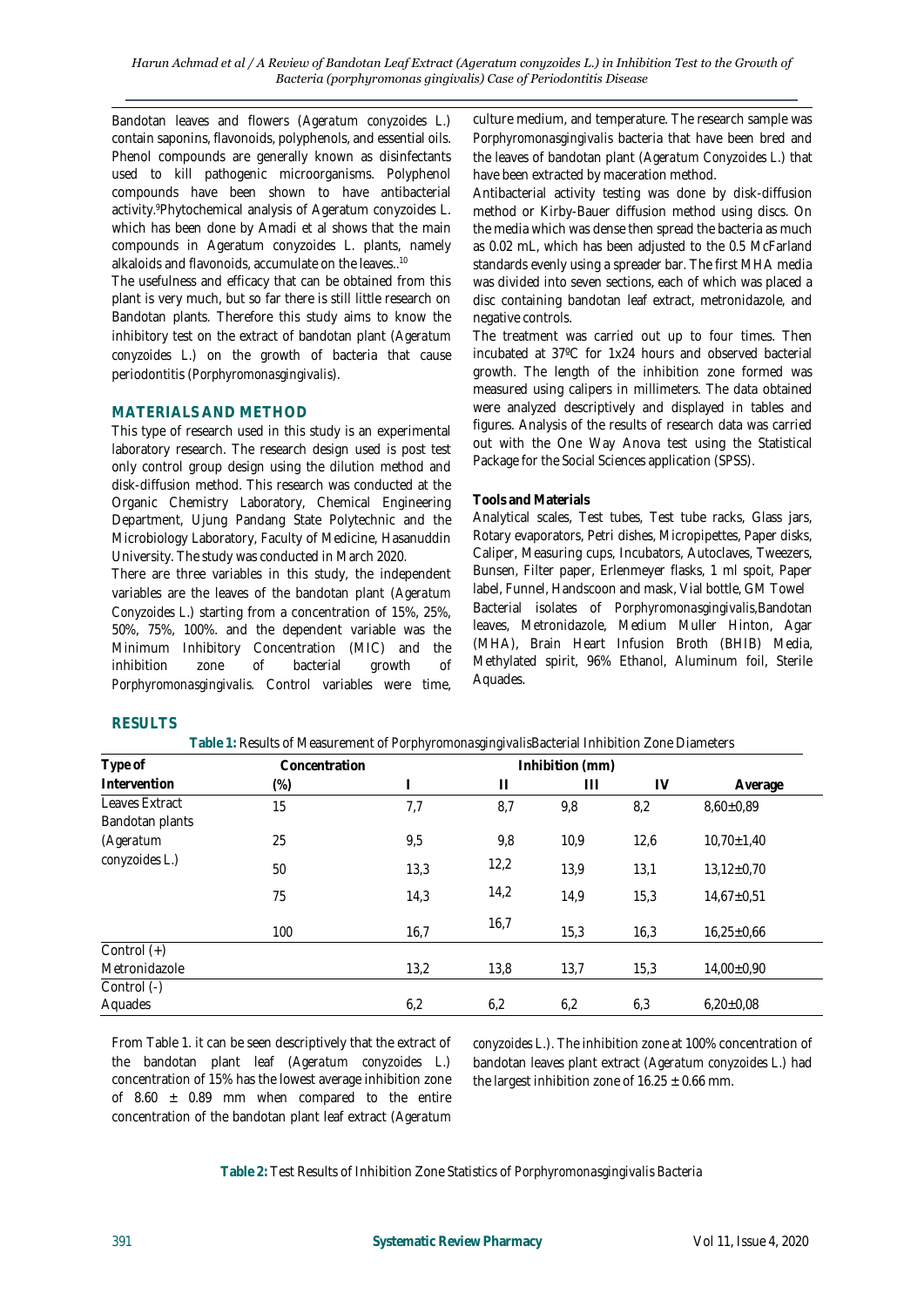| Harun Achmad et al / A Review of Bandotan Leaf Extract (Ageratum conyzoides L.) in Inhibition Test to the Growth of |  |
|---------------------------------------------------------------------------------------------------------------------|--|
| Bacteria (porphyromonas gingivalis) Case of Periodontitis Disease                                                   |  |

|                          |               |   |   | Normality | Comparison |
|--------------------------|---------------|---|---|-----------|------------|
| Type of Intervention     | Concentration |   | N | test*     | test**     |
| Leaves Extract           | 15            |   | 4 | 0.796     |            |
| Plants                   | 25            |   | 4 | 0.467     |            |
| <b>Bandotan</b>          | 50            |   | 4 | 0.846     |            |
| (Ageratum                | 75            |   | 4 | 0.467     |            |
| conyzoides L.)           | 100           |   | 4 | 0.117     | 0.000      |
| Control (+)Metronidazole |               | 4 |   | 0.284     |            |
| Control (-) Aquades      |               |   |   | 0.683     |            |

\*. The mean difference is significant at the 0.05 level.

Based on Shaphiro-Wilk statistical test results to know the normality value obtained p value> 0.05 which means the data was normally distributed thus the test was continued with the parametric test namely OnewayAnova (Table 2).

Based on the One-way Anova statistical test it was found that the significance value was  $0,000$  (p <0.05) which means that there are significant differences between treatment groups.

**Table 3:** Results of Post Hoc LSD (Least Significant Difference) Inhibition Zone of *Porphyromonasgingivalis* Bacteria (15%, 25% and 50%)

| TreatmentGroup (I) | Comparison (J) | Mean Difference<br>$(I-J)$ | p-value |
|--------------------|----------------|----------------------------|---------|
| Concentration 15%  | 25%            | $-2.10$                    | 0.002   |
|                    | 50%            | $-4.52$                    | 0.000   |
|                    | 75%            | $-6.07$                    | 0.000   |
|                    | 100%           | $-7.65$                    | 0.000   |
|                    | $control+$     | $-5.40$                    | 0.000   |
|                    | control-       | 2.40                       | 0.001   |
| Concentration 25%  | 15%            | 2.10                       | 0.002   |
|                    | 50%            | $-2.42$                    | 0.000   |
|                    | 75%            | $-3.97$                    | 0.000   |
|                    | 100%           | $-5.55$                    | 0.000   |
|                    | $control+$     | $-3.30$                    | 0.000   |
|                    | control-       | 4.50                       | 0.000   |
| Concentration 50%  | 15%            | 4.52                       | 0.000   |
|                    | 25%            | 2.42                       | 0.000   |
|                    | 75%            | $-1.55$                    | 0.015   |
|                    | 100%           | $-3.12$                    | 0.000   |
|                    | $control+$     | $-0.87$                    | 0.150   |
|                    | control-       | 6.92                       | 0.000   |

\*. The mean difference is significant at the 0.05 level.

At a concentration of 15% the extracts of bandotan leaves plant (*Ageratum conyzoides L*.) when compared with the extracts of bandotan leaves plant (*Ageratum conyzoides L*.) the concentrations of 25%, 50%, 75%, 100%, positive and negative controls had p <0, 05 which means there are significant differences or have different effects.

At a concentration of 25% the extracts of bandotan leaves plant (*Ageratum conyzoides L.*) when compared with the extracts of bandotan leaves plant (*Ageratum conyzoides L*.) concentration of 15%, 50%, 75%, 100%, positive and

negative controls had a value of p <0, 05 which means there are significant differences or have different effects.

At a concentration of 50% the extracts of bandotan leaves plant (*Ageratum conyzoides L.*) when compared with the extracts of bandotan leaves plant (*Ageratum conyzoides L.)* 75% concentration had a  $p = 0.015 > 0.05$  and on a positive control that had a p value =  $0.150 > 0.05$  which means that all three have no significant difference or have the same effect. When compared to 15%, 25%, 100%, and negative controls with the value of p <0.05 which means there are significant differences or have different effects.

**Table 4:** Results of Post Hoc LSD (Least Significant Difference) Inhibition Zone of *Porphyromonasgingivalis Bacteria* (75% and 100%)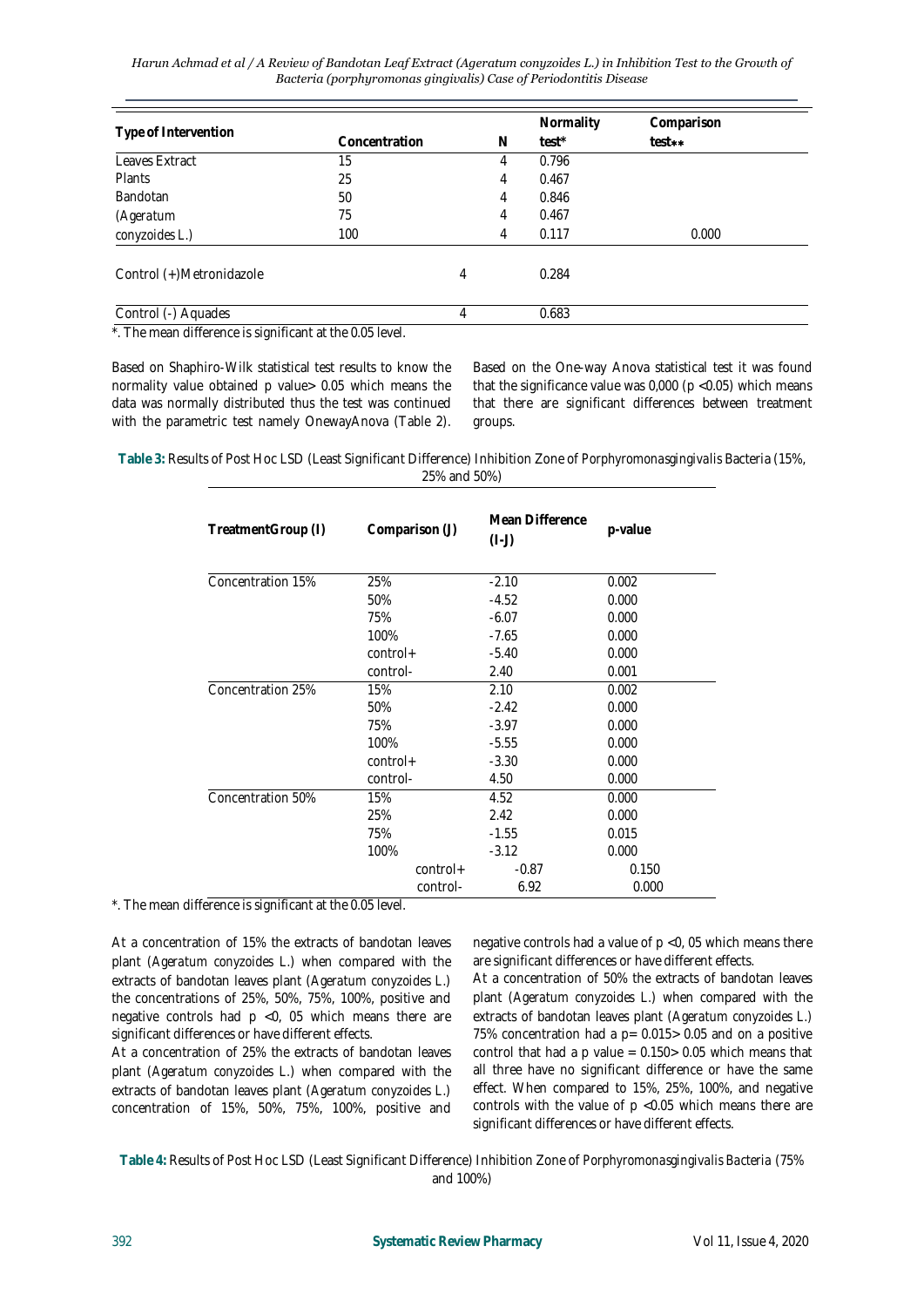*Harun Achmad et al / A Review of Bandotan Leaf Extract (Ageratum conyzoides L.) in Inhibition Test to the Growth of Bacteria (porphyromonas gingivalis) Case of Periodontitis Disease* 

|                     |                | Mean Difference |         |
|---------------------|----------------|-----------------|---------|
| Treatment Group (I) | Comparison (J) | $(I-J)$         | p-value |
| Concentration 75%   | 15%            | 6.07            | 0.000   |
|                     | 25%            | 3.97            | 0.000   |
|                     | 50%            | 1.55            | 0.015   |
|                     | 100%           | $-1.57$         | 0.014   |
|                     | $control+$     | 0.67            | 0.262   |
|                     | control-       | 8.47            | 0.000   |
| Concentration 100%  | 15%            | 7.65            | 0.000   |
|                     | 25%            | 5.55            | 0.000   |
|                     | 50%            | 3.12            | 0.000   |
|                     | 75%            | 1.57            | 0.014   |
|                     | $control+$     | 2.25            | 0.001   |
|                     | control-       | 10.05           | 0.000   |

\*. The mean difference is significant at the 0.05 level.

At a concentration of 75%the extracts of bandotan leaves plant (*Ageratum conyzoides L*.) when compared to the extracts of bandotan leaves plant (*Ageratum conyzoides L*.) concentration of 50% had a value of  $p = 0.015 > 0.05$ , 100% concentration had a value of  $p = 0.014 > 0.05$ , and positive control had a value of  $p = 0.262 > 0.05$  which means that all four have no significant difference or have the same effect. When compared with 15%, 25%, and negative controls with p <0.05 which means there are significant differences or have different effects.

At a concentration of 100% the extracts of bandotan leaves plant (*Ageratum conyzoides L.*) when compared with the extracts of bandotan leaves plan (*Ageratum conyzoides L*.) 75% concentration had a p value =  $0.014 > 0.05$ , which means that there are no significant differences or have the same significant effect . When compared to 15%, 25%, 50%, positive and negative controls had a p value <0.05 which means there are significant differences or have different effects.

| Table 5: Results of Post Hoc LSD (Least Significant Difference) Inhibition Zone of Porphyromonasgingivalis Bacteria |
|---------------------------------------------------------------------------------------------------------------------|
| (Positive Control and Negative Control)                                                                             |

|                                | Comparison (J) | Mean Difference | p-value |
|--------------------------------|----------------|-----------------|---------|
| Treatment Group (I)            |                | $(I-J)$         |         |
| Control $(+)$<br>Metronidazole | 15%            | 5.40            | 0.000   |
|                                | 25%            | 3.30            | 0.000   |
|                                | 50%            | 0.87            | 0.150   |
|                                | 75%            | $-0.67$         | 0.262   |
|                                | 100%           | $-2.25$         | 0.001   |
|                                | control-       | 7.80            | 0.000   |
| Control (-)Aquades             | 15%            | $-2.40$         | 0.001   |
|                                | 25%            | $-4.50$         | 0.000   |
|                                | 50%            | $-6.92$         | 0.000   |
|                                | 75%            | $-8.47$         | 0.000   |
|                                | 100%           | $-10.05$        | 0.000   |
|                                | $control+$     | $-7.80$         | 0.000   |

\*. The mean difference is significant at the 0.05 level.

In the positive control of metrodinazole when compared with the extract of bandotan leaves plant (*Ageratum conyzoides L*.) the concentration of 50% had a value of p = 0.015 > 0.05, a concentration of 75% had a value of  $p =$ 0.262> 0.05, which means that there are no significant differences or have the same effect. When compared with 15%, 25%, 100% and negative controls that had a p <0.05 which means there are significant differences or have different effects.

In negative control aquades when compared with concentrations of 15%, 25%, 50%, 75%, 100%, positive control and negative control had a  $p$  <0.05 which means there are significant differences or have different effects. Based on the results of the Post Hoc LSD test the inhibition zone between treatment groups on the average *Porphyromonasgingivalis* bacteria showed a significant value  $(p < 0.05)$ .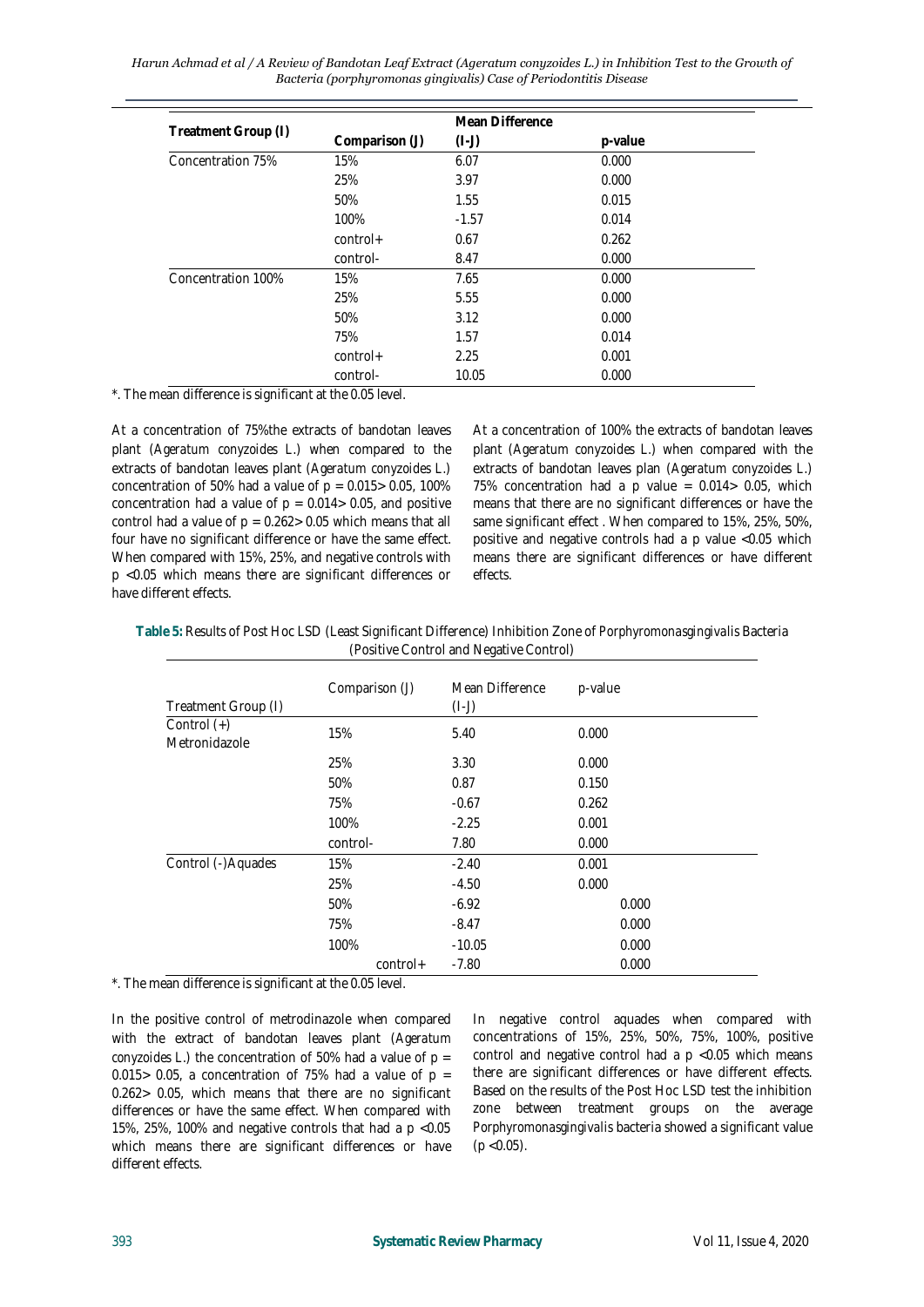# **DISCUSSION**

In the study of inhibition zone test using the extracts of bandotan leaves plant (*Ageratum conyzoides L*.) on the growth of *Porphyromonasgingivalis*, it was seen that the inhibition zone formed increased in proportion to the increasing concentration of the extract. *Ageratum conyzoides L.* has many useful phytochemical compounds. It containssaponins, flavonoids, polyphenols, and essential oils.11,12,13

Phenol compounds are generally known as disinfectants used to kill pathogenic microorganisms. Flavonoids are the largest phenol compounds in nature and have been known to have biological activities as antioxidants, antimelanogenesis and antimutagenesis. Polyphenol compounds have been shown to have antibacterial activity. In addition, the leaves also contain essential oils and there are also coumarin.14,15

*Ageratum conyzoides L.* is known to have a good antibacterial effect. Antibacterial activity was demonstrated by the AC-1 component isolated from the leaves of *Ageratum conyzoides L.* In Mitra P's study, the AC-1 component of the bandotan plant showed an antibacterial effect on 4 types of gram-negative bacteria and 4 types of gram-positive bacteria. Based on research by Odeleye, et al., Ethanol extract of *Ageratum conyzoides L*. has potential antibacterial effects for use in medication.<sup>11,16,17</sup>

According to research conducted by Kamboj, antibacterial activity of aqueous extract were tested against three Grampositive bacteria and seven Gram-negative bacteria and evaluated by the Þ lter paper disc diffusion method. Results showed a significant control of the growth of *A. viscolactis*, *K. aerogenes*, *B. cereus* and *S. pyogenes*. In an investigation for *in vitro* anti-methicillin-resistant *Staphylococcus aureus*(MRSA) activity found that MIC range of 55.4-71.0 mcg/ml were recorded for ethanol and water extracts of AC. The concentrations were too high to be considered active and AC were found to be in effective *in vitro* in the study; therefore, suggest the immediate stoppage of their traditional use against MRSA-associated diseases in Lagos, Nigeria.18,19

According to research conducted by Budiman, the results show that both *Ageratum conyzoides L*. and *Piper Betle L.* extracts have antibacterial activity against *Staphylococcus aureus* with MIC value of 2 % and 5 %, respectively. Then, the gel containing 4 % sodium CMC showed the best physical stability, either containing *Ageratum conyzoides L*. or *Piper Betle L.* extract. The gel dosage forms of both extracts did not show any difference in organoleptic properties, pH and viscosity after 28 days storage. The gel dosage forms of *Ageratum conyzoidesL*.and*Piper Betle L.* extracts have antibacterial activity with inhibition zone of 20.3 mm  $\pm$  1.3mm and 15.21  $\pm$  1.3 mm, respectively. The antibacterial activity of *Ageratum conyzoides L*. extract was higher compared to that of *Piper Betle L.*extract in the gel dosage form.20,21

According to research conducted by Garg, the results obtained from this study indicated that *A*. *conyzoides*shows has potential antibacterials to againts five human pathogenic bacteria i.e gram + (*Bacillus subtilis,* 

*Staphylococcus aureus*) and gram - (*Escherichia coli, Klebsiellapneumoniae*and *Pseudomonas aeruginosa*).22,23,24 Thus, bacterial activity can only be observed in diffusion method to see inhibition zones. Bandotan leaves plant extract (*Ageratum conyzoides L*.) at a concentration of 100% had the greatest inhibition zone of  $16.25 \pm 0.66$  mm and the inhibition zone was greater than the positive control of metrodinazole which was used as a comparative antibiotic from the extracts of bandotan leaves plant (*Ageratum conyzoides L*.). This research has proven that the extracts of bandotan leaves plant (*Ageratum conyzoides L*.) are effective as an inhibitory power against *Porphyromonasgingivalis.* Thus the research hypothesis was accepted.

# **CONCLUSION**

- 1. The extracts of Bandotan leaves plant (*Ageratum conyzoides L*.) are effective as an inhibitory against *Porphyromonasgingivalis.*
- 2. The extracts of Bandotan leaves plant (*Ageratum conyzoides L*.) at a concentration of 15% has the smallest average inhibition zone as much as 8.60  $\pm$ 0.89 mm when compared to the entire concentration of bandotan leaves plant extract (*Ageratum conyzoides L*.). The inhibition zone at the concentration of 100% of the extracts of bandotan leaves plant (*Ageratum conyzoides L*.) has the biggest inhibition zone of 16.25  $± 0.66$  mm.
- 3. Minimal Inhibitory Concentration (MIC) of each of the extracts of bandotan leaves plant (*Ageratum conyzoides L*.) cannot be determined because the color of the extract is too concentrated thus it cannot be clearly seen the difference between clear and turbid tubes.

# **REFERENCES**

- 1. Dewi SRP, Marlamsya DO, Bikarindrasari R. (2017). Anti-caries effect of gambier extract in male wistar rats. Dentino Journal. 3(2): 83.
- 2. Newman GM, Takei HH, Klokkevold PR, Carranza FA. (2018). Newman and Carranza's Clinical Periodontology. 13th Ed. China: Elsevier. Pp. 62, 112, 342
- 3. Pratiwi EW, Praharani D, Arina YMD. (2015). Inhibitory power of papaya leaf extract (*Carica papaya L*.) against the adhesion of Porphyromonasgingivalis bacteria to neutrophils.Medical Library Journal 3(2): 194.
- 4. Newman GM, Takei HH, Klokkevold PR, Carranza FA. (2012). Carranza's Clinical Periodontology. 11th Ed. China: Elsevier. p. 41.
- 5. How KY, Song KP, Chan KG. (2016). Porphyromonasgingivalis: an overview of periodontopathic pathogen below the gum line. Frontiers in Microbiology. 7(53): 1, 4.
- 6. Lang NP, Lindhe J. Clinical Periodontology and Implant Dentistry. 6th Ed. Oxford: John Wiley & Sons. 2015. 837.